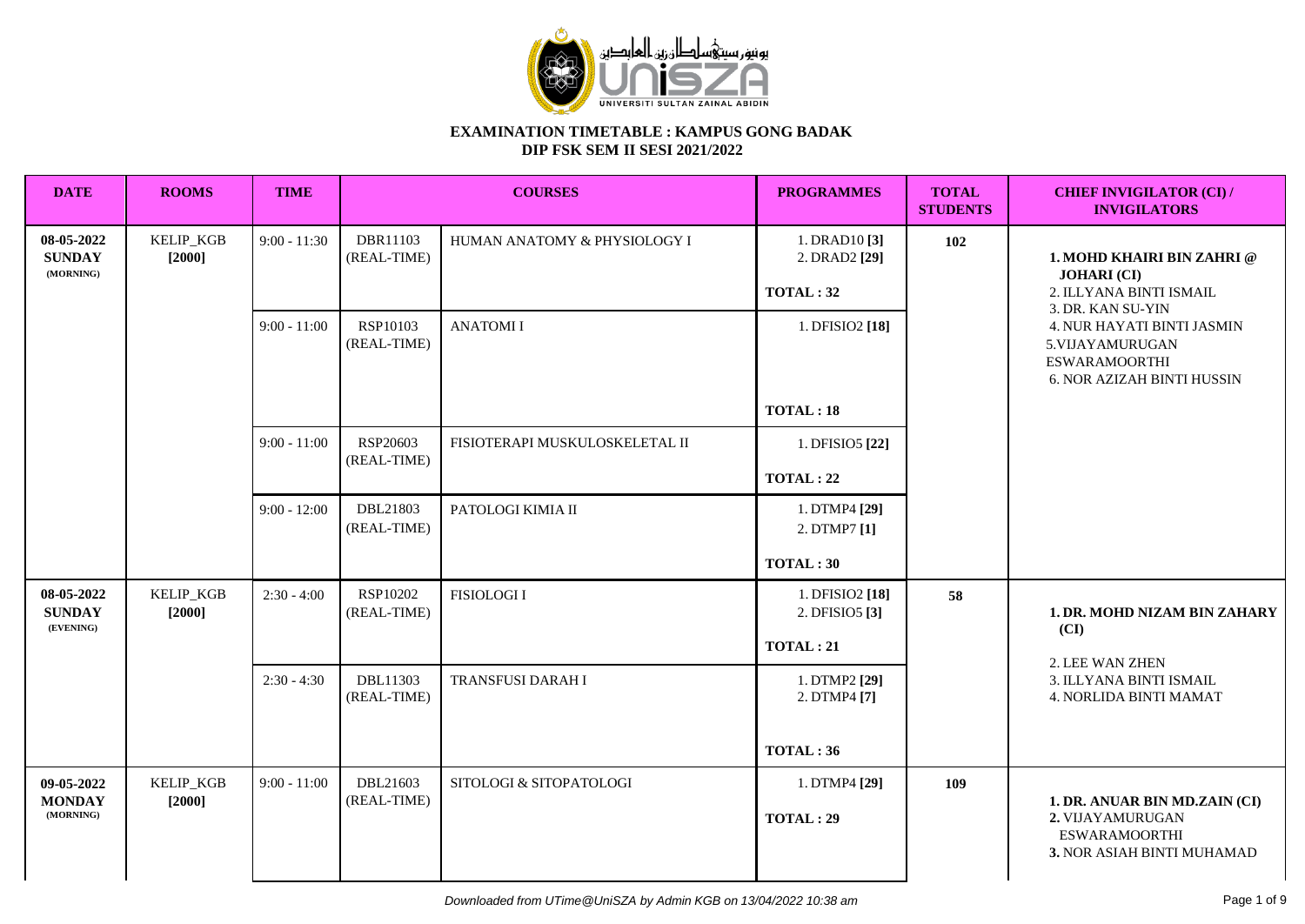

| <b>DATE</b>                               | <b>ROOMS</b>        | <b>TIME</b>    |                         | <b>COURSES</b>                                        | <b>PROGRAMMES</b>                               | <b>TOTAL</b><br><b>STUDENTS</b> | <b>CHIEF INVIGILATOR (CI) /</b><br><b>INVIGILATORS</b>                                       |
|-------------------------------------------|---------------------|----------------|-------------------------|-------------------------------------------------------|-------------------------------------------------|---------------------------------|----------------------------------------------------------------------------------------------|
|                                           |                     | $9:00 - 11:00$ | DBR11602<br>(REAL-TIME) | PATIENT CARE IN RADIOGRAPHY II                        | 1. DRAD2 [29]<br><b>TOTAL: 29</b>               |                                 | <b>NOR</b><br>5. DR. WAN ROHANI BINTI WAN<br><b>TAIB</b><br><b>6. FATIHAH SYAFINAZ BINTI</b> |
|                                           |                     | $9:00 - 11:00$ | DBL10903<br>(REAL-TIME) | <b>ANATOMI MANUSIA</b>                                | 1. DTMP2 [29]<br><b>TOTAL: 29</b>               |                                 | <b>KAMARUL ZAMAN</b><br>7. NUR HAYATI BINTI JASMIN                                           |
|                                           |                     | $9:00 - 11:00$ | RSP21403<br>(REAL-TIME) | CARDIORESPIRATORY PHYSIOTHERAPY II                    | 1. DFISIO5 [22]<br><b>TOTAL: 22</b>             |                                 |                                                                                              |
| 09-05-2022<br><b>MONDAY</b><br>(EVENING)  | KELIP_KGB<br>[2000] | $2:30 - 4:00$  | RSP21502<br>(REAL-TIME) | AMALAN BERASASKAN BUKTI                               | 1. DFISIO5 [22]<br>TOTAL: 22                    | 40                              | 1. DR. NARESH BHASKAR RAJ<br>(CI)                                                            |
|                                           |                     | $2:30 - 4:00$  | RSP11002<br>(REAL-TIME) | ELEKTROTERAPI I                                       | 1. DFISIO2 [18]<br>TOTAL:18                     |                                 | 2. LEE WAN ZHEN                                                                              |
| 10-05-2022<br><b>TUESDAY</b><br>(MORNING) | KELIP_KGB<br>[2000] | $9:00 - 11:00$ | DBR11002<br>(REAL-TIME) | <b>GENERAL RADIOGRAPHIC</b><br><b>INSTRUMENTATION</b> | 1. DRAD10 [2]<br>2. DRAD2 [29]<br>TOTAL:31      | 102                             | <b>1. MARHASIYAH BINTI RAHIM</b><br>(CI)<br>2. MOHD KHAIRUDDIN BIN MOHD                      |
|                                           |                     | $9:00 - 11:00$ | DBL21203<br>(REAL-TIME) | MIKROBIOLOGI ASAS                                     | 1. DTMP2 [29]<br>2. DTMP4 [2]<br>TOTAL:31       |                                 | <b>SAFEE</b><br>3. NUR HAMIZAH BINTI MOHD<br>ZAINUDIN                                        |
|                                           |                     |                | $9:00 - 10:30$          | RSP10502<br>(REAL-TIME)                               | PERKEMBANGAN PROFESSIONAL<br><b>FISIOTERAPI</b> | 1. DFISIO2 [18]<br>TOTAL:18     |                                                                                              |
|                                           |                     | $9:00 - 11:00$ | RSP21603                | FISIOTERAPI NEUROLOGI II                              | 1. DFISIO5 [22]                                 |                                 | <b>WAHAB</b>                                                                                 |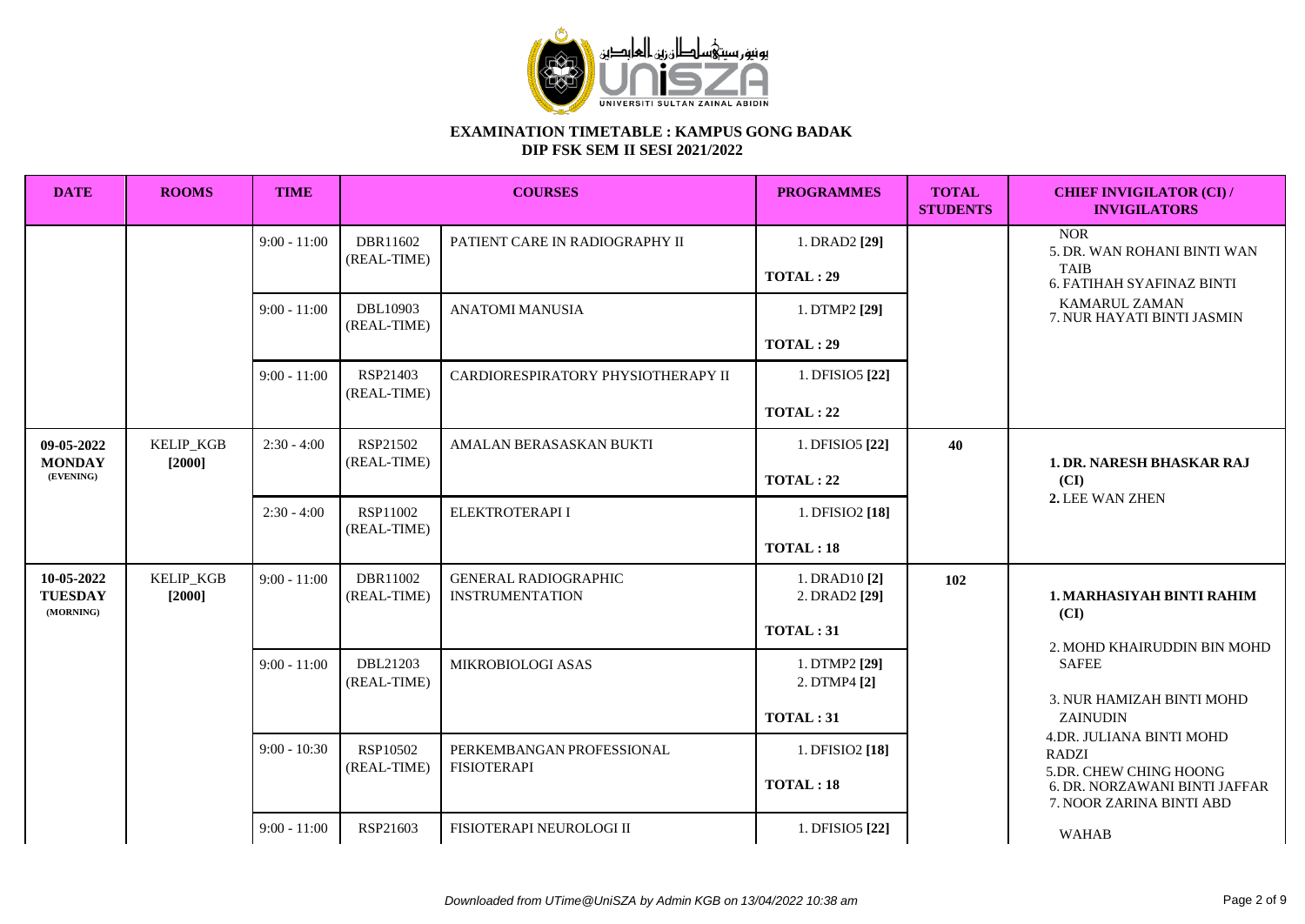

| <b>DATE</b>                                     | <b>ROOMS</b>                 | <b>TIME</b>     | <b>COURSES</b>          |                                  | <b>PROGRAMMES</b>                             | <b>TOTAL</b><br><b>STUDENTS</b>             | <b>CHIEF INVIGILATOR (CI) /</b><br><b>INVIGILATORS</b>                                                                         |
|-------------------------------------------------|------------------------------|-----------------|-------------------------|----------------------------------|-----------------------------------------------|---------------------------------------------|--------------------------------------------------------------------------------------------------------------------------------|
|                                                 |                              |                 | (REAL-TIME)             |                                  | <b>TOTAL: 22</b>                              |                                             |                                                                                                                                |
| 10-05-2022<br><b>TUESDAY</b><br>(EVENING)       | KELIP_KGB<br>$[2000]$        | $2:30 - 4:00$   | RSP11102<br>(REAL-TIME) | <b>BASIC PATHOLOGY</b>           | 1. DFISIO2 [18]<br>2. DFISIO5 [1]<br>TOTAL:19 | 50                                          | <b>1. DR. NARESH BHASKAR RAJ</b><br>(CI)<br>2. DR. NOOR ZARINA ABD WAHAB<br>3. DR. CHEW CHING HOONG<br>4. DR. NORZAWANI JAFFAR |
|                                                 | KELIP_KGB<br>$[2000]$        | $2:30 - 3.30$   | DBL21203<br>(OSPE)      | MIKROBIOLOGI ASAS (OSPE)         | 1. DTMP2 [29]<br>2. DTMP4 [2]<br>TOTAL:31     |                                             |                                                                                                                                |
| 11-05-2022<br><b>WEDNESDA</b><br>Y<br>(MORNING) | KELIP_KGB<br>[2000]          | $9:00 - 10:30$  | DBL21402<br>(REAL-TIME) | TEKNIK KHAS HISTOPATOLOGI        | 1. DTMP4 [29]<br><b>TOTAL: 29</b>             | 138                                         | 1. DR. KAN SU-YIN (CI)<br>2. HANISAH BINTI AZAHARI                                                                             |
|                                                 |                              | $9:00 - 11:00$  | DBR11402<br>(REAL-TIME) | MEDICAL IMAGING I                | 1. DRAD2 [29]<br><b>TOTAL: 29</b>             |                                             | 3. DR. AZMAHANI BINTI<br><b>ABDULLAH</b><br>4. DR. WAN NURFARAHIN BINTI                                                        |
|                                                 |                              | $9:00 - 11:30$  | DBL10303<br>(REAL-TIME) | <b>BIOKIMIA ASAS</b>             | 1. DTMP2 [29]<br><b>TOTAL: 29</b>             | WAN OSMAN<br><b>6. AZLINAWATI BINTI ALI</b> | 5. NOR AZIMAH BINTI OTHMAN                                                                                                     |
|                                                 |                              | $9:00 - 11:00$  | RSP21803<br>(REAL-TIME) | SPECIAL AREA IN PHYSIOTHERAPY    | 1. DFISIO5 [22]<br><b>TOTAL: 22</b>           |                                             |                                                                                                                                |
|                                                 |                              | $12.00 - 12.30$ | DBL21402<br>(OSPE)      | TEKNIK KHAS HISTOPATOLOGI (OSPE) | 1. DTMP4 [29]<br>TOTAL: 29                    |                                             |                                                                                                                                |
| 11-05-2022<br><b>WEDNESDA</b><br>Y<br>(EVENING) | <b>KELIP_KGB</b><br>$[2000]$ | $2:30 - 4:00$   | RSP21702<br>(REAL-TIME) | <b>BASIC HEALTH PSYCHOLOGY</b>   | 1. DFISIO5 [22]<br><b>TOTAL: 22</b>           | 22                                          | <b>1. MOHD KHAIRUDDIN BIN</b><br><b>MOHD SAFEE (CI)</b>                                                                        |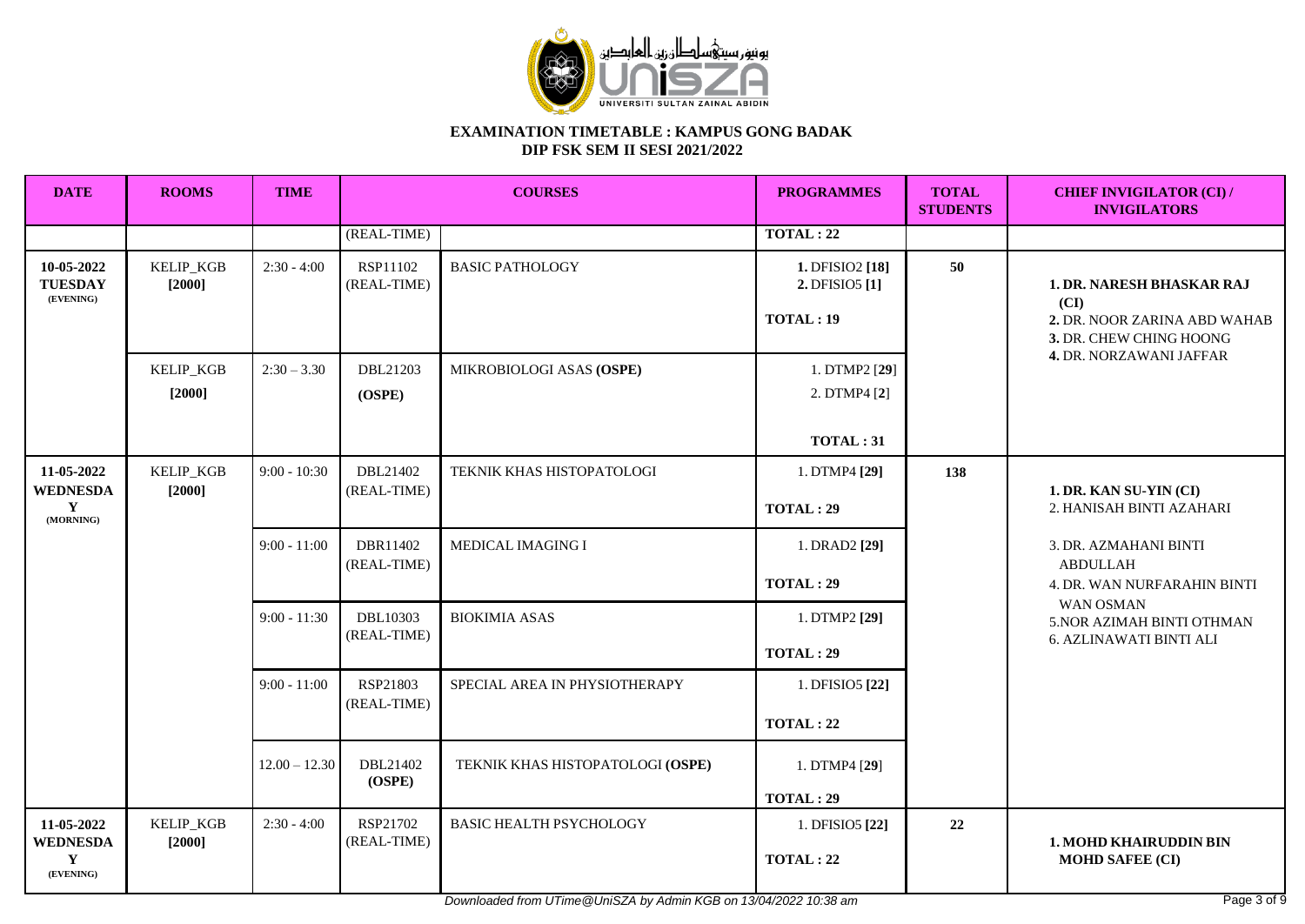

**DIP FSK SEM II SESI 2021/2022**

| <b>DATE</b>                                | <b>ROOMS</b>                                                                                             | <b>TIME</b>                                                                                                                                                                                                                 |                    | <b>COURSES</b>                                                                                                                                                               | <b>PROGRAMMES</b>                   | <b>TOTAL</b><br><b>STUDENTS</b> | <b>CHIEF INVIGILATOR (CI) /</b><br><b>INVIGILATORS</b>                                                                                                                                                                                                            |
|--------------------------------------------|----------------------------------------------------------------------------------------------------------|-----------------------------------------------------------------------------------------------------------------------------------------------------------------------------------------------------------------------------|--------------------|------------------------------------------------------------------------------------------------------------------------------------------------------------------------------|-------------------------------------|---------------------------------|-------------------------------------------------------------------------------------------------------------------------------------------------------------------------------------------------------------------------------------------------------------------|
| 12-05-2022<br><b>THURSDAY</b><br>(MORNING) | KELIP_KGB<br>$[2000]$                                                                                    | DBR20302<br>$9:00 - 11:00$<br><b>RADIATION PROTECTION</b><br>1. DRAD10 [1]<br>(REAL-TIME)<br>2. DRAD2 [29]<br>TOTAL:30<br>$9:00 - 12:00$<br>DBL11003<br>1. DTMP2 [29]<br>SAINS MAKMAL DIAGNOSTIK<br>(REAL-TIME)<br>TOTAL:29 | 59                 | <b>1. DR. MOHD HILMI BIN ABU</b><br><b>BAKAR (CI)</b><br>2. DR. NAZIFAH BINTI ABDULLAH<br>3. DR. SUFFIAN BIN MOHAMAD<br><b>TAJUDIN</b><br><b>4. NURUL HIKMAH BINTI HARUN</b> |                                     |                                 |                                                                                                                                                                                                                                                                   |
|                                            |                                                                                                          |                                                                                                                                                                                                                             |                    |                                                                                                                                                                              |                                     |                                 |                                                                                                                                                                                                                                                                   |
|                                            | <b>MAKMAL</b><br>TERAPEUTIK.<br><b>KAMPUS GONG</b><br><b>BADAK</b>                                       | $9.00 - 12.00$                                                                                                                                                                                                              | RSP20603<br>(OSPE) | MUSCULOSKELETAL PHYSIOTHERAPY II<br>(OSPE)                                                                                                                                   | 1. DFISIO5 [22]<br><b>TOTAL: 22</b> |                                 | <b>1. NOR AZIZAH BINTI HUSSIN</b><br>(CI)<br>2. DR. NARESH BHASKAR RAJ<br>3. LEE WAN ZHEN<br><b>4. HANISAH BINTI AZAHARI</b><br>5. MARHASIYAH BINTI RAHIM<br><b>6. VIJAYAMURUGAN</b><br><b>ESWARAMOORTHI</b><br>7. NATALIA ASIAH MOHD ZAMERI<br>8. HAZLIZA RAZALI |
|                                            | <b>MAKMAL</b><br>PENGAJARAN<br><b>MIKROSKOP &amp;</b><br>HISTOLOGI,<br><b>KAMPUS</b><br><b>PERUBATAN</b> | $9.30 - 10.30$                                                                                                                                                                                                              | DBL20703<br>(OSPE) | HEMATOLOGI II (OSPE)                                                                                                                                                         | 1. DTMP4 [29]<br>TOTAL:29           |                                 | 1. DR. HAMID AL-JAMAL (CI)<br>2. DR. IMILIA ISMAIL<br>3. UMMI AKRIMMAH<br><b>4. MOHAMAD RASUL ROSLAN</b><br>5. HAFIZI                                                                                                                                             |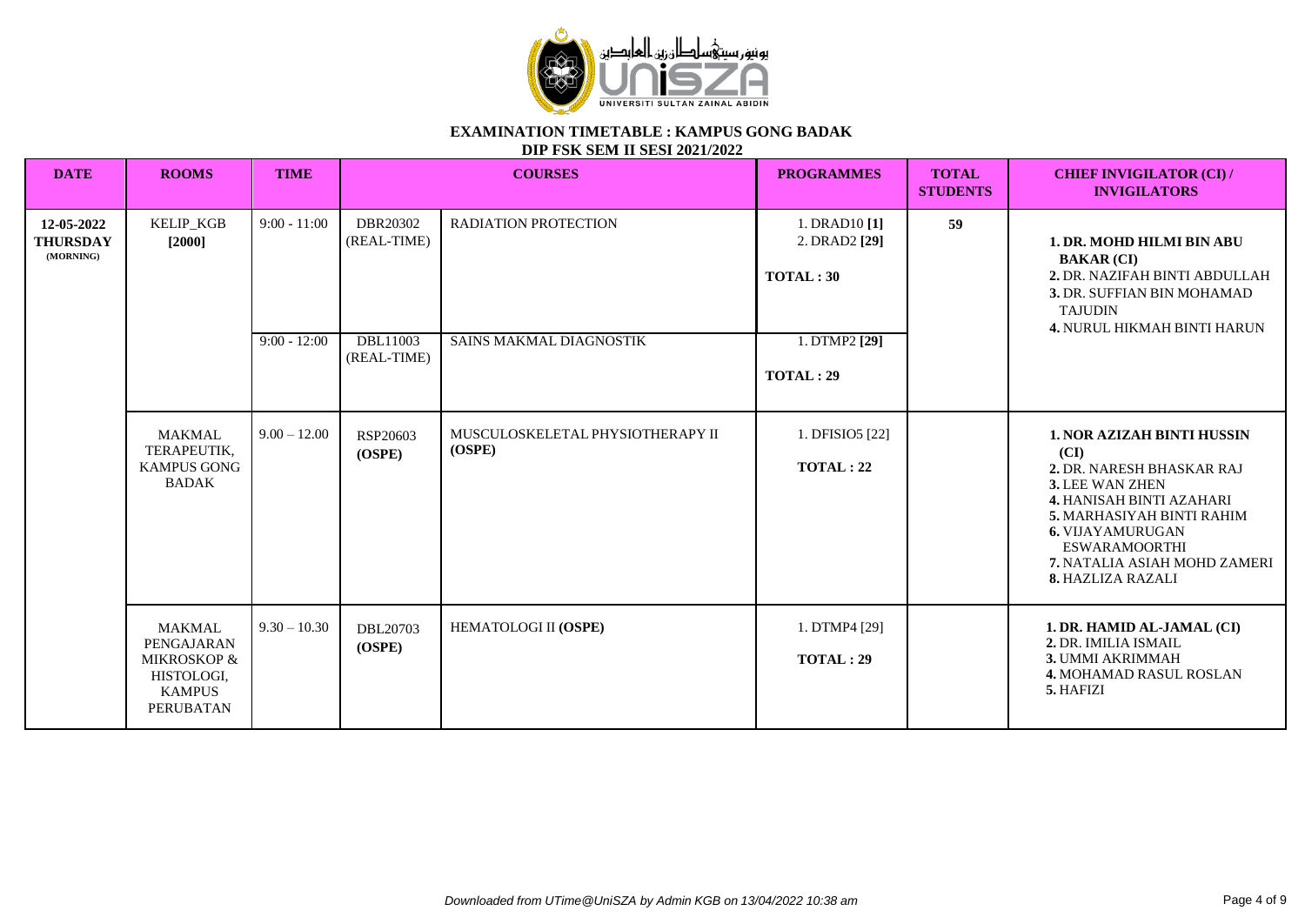

| <b>DATE</b>                                | <b>ROOMS</b>                                                       | <b>TIME</b>    |                         | <b>COURSES</b>                          | <b>PROGRAMMES</b>                   | <b>TOTAL</b><br><b>STUDENTS</b> | <b>CHIEF INVIGILATOR (CI) /</b><br><b>INVIGILATORS</b>                                                                                                                                                                                                       |
|--------------------------------------------|--------------------------------------------------------------------|----------------|-------------------------|-----------------------------------------|-------------------------------------|---------------------------------|--------------------------------------------------------------------------------------------------------------------------------------------------------------------------------------------------------------------------------------------------------------|
| 12-05-2022<br><b>THURSDAY</b><br>(EVENING) | MAKMAL PENGAJARAN<br>MIKROSKOP &<br>HISTOLOGI, KAMPUS<br>PERUBATAN | $2.30 - 3.30$  | DBL21603<br>(OSPE)      | SITOLOGI & SITOPATOLOGI (OSPE)          | 1. DTMP4 [29]<br>TOTAL:29           |                                 | 1. DR. WAN ROHANI WAN TAIB (CI)<br>2. NOR ASIAH MUHAMMAD NOR<br>3. MOHAMAD RASUL ROSLAN<br>4. AZLIYADI MOHAMMAD @<br><b>LENGAH</b>                                                                                                                           |
|                                            | MAKMAL TERAPEUTIK,<br>KAMPUS GONG BADAK                            | $2.30 - 5.00$  | RSP21803<br>(OSPE)      | SPECIAL AREA IN PHYSIOTHERAPY<br>(OSPE) | 1. DFISIO5 [22]<br><b>TOTAL: 22</b> |                                 | 1. HANISAH AZAHARI (CI)<br>2. DR. NARESH BHASKAR RAJ<br>3. NVIJAYAMURUGAN<br><b>ESWARAMOORTHI</b><br><b>4. LEE WAN ZHEN</b><br><b>5. MARHASIYAH BINTI RAHIM</b><br><b>6. NORZULAIKA ALIAS</b><br>7. MOHAMMAD<br><b>NORSHAHRUDINAZRI</b><br>1. HAZLIZA RAZALI |
| 14-05-2022<br><b>SATURDAY</b><br>(MORNING) | <b>KELIP KGB</b><br>[2000]                                         | $9:00 - 11:00$ | DBR11302<br>(REAL-TIME) | PATIENT CARE IN RADIOGRAPHY I           | 1. DRAD2 [29]<br><b>TOTAL: 29</b>   | 58                              | 1. DR. MOHD HILMI BIN ABU<br><b>BAKAR (CI)</b>                                                                                                                                                                                                               |
|                                            |                                                                    | $9:00 - 11:00$ | DBL21103<br>(REAL-TIME) | PENYELIDIKAN DAN BIOSTATISTIK           | 1. DTMP4 [29]<br>TOTAL:29           |                                 | 2. ADILA HANIM BINTI<br><b>AMINORDIN SABRI</b>                                                                                                                                                                                                               |
| 16-05-2022<br><b>MONDAY</b><br>(MORNING)   | KELIP_KGB<br>$[2000]$                                              | $9:00 - 11:00$ | DBL10502<br>(REAL-TIME) | SEL BIOLOGI DAN GENETIK                 | 1. DTMP2 [29]<br>TOTAL:29           | 58                              | <b>1. DR. FAIRUZ BINTI MOHD</b><br><b>NASIR (CI)</b><br>2. MOHD KHAIRI BIN ZAHRI @                                                                                                                                                                           |
|                                            |                                                                    | $9:00 - 11:30$ | DBR10303<br>(REAL-TIME) | <b>APPLIED PHYSICS</b>                  | 1. DRAD2 [29]<br>TOTAL: 29          |                                 | <b>JOHARI</b><br>3. DR. MOHD NIZAM BIN ZAHARY<br><b>4. DR. NURUL SYAZWINA BINTI</b><br><b>MOHAMED</b>                                                                                                                                                        |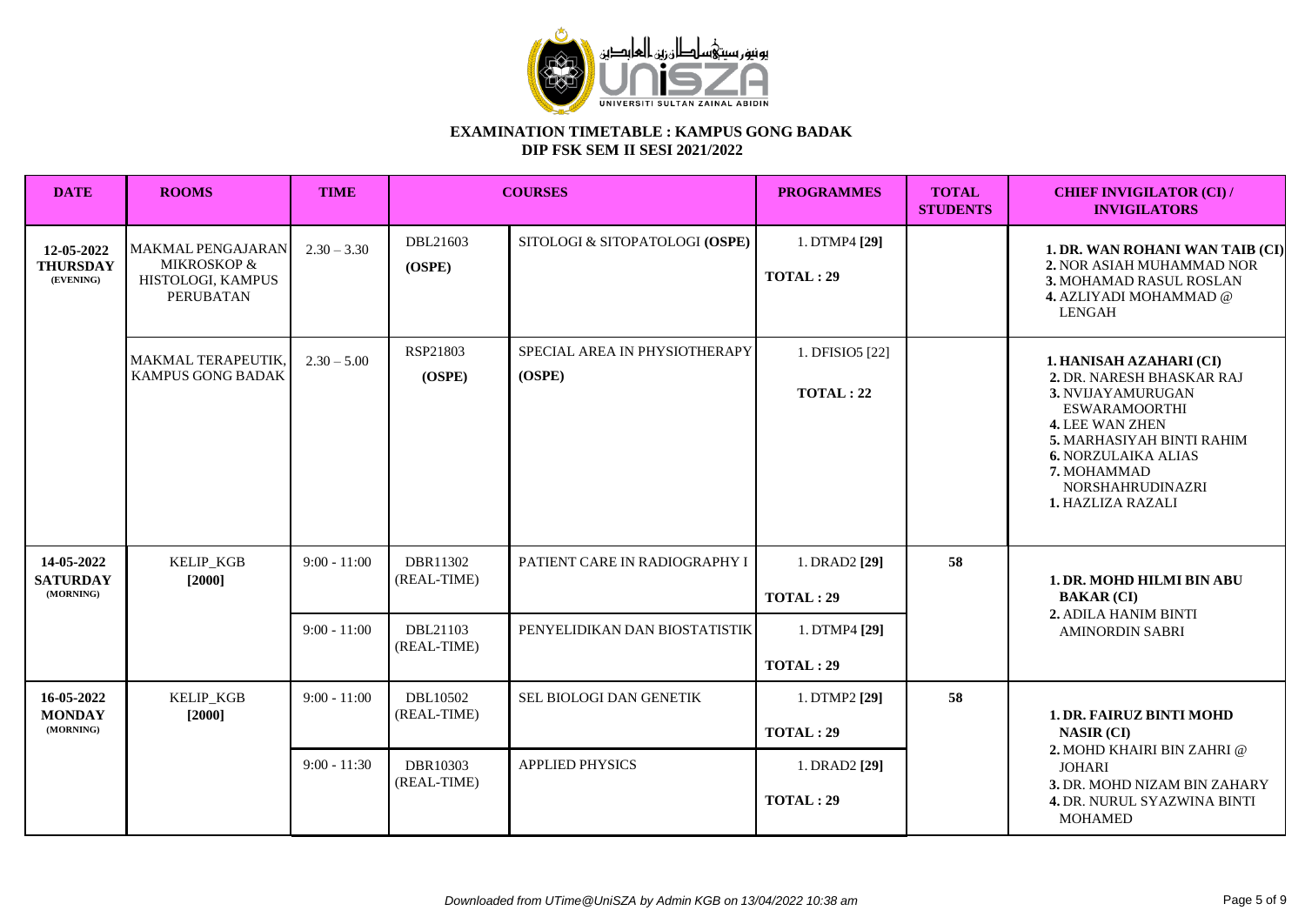

**DIP FSK SEM II SESI 2021/2022**

| <b>DATE</b>                              | <b>ROOMS</b>                                                                                       | <b>TIME</b>            |                         | <b>COURSES</b>                                      | <b>PROGRAMMES</b>           | <b>TOTAL</b><br><b>STUDENTS</b> | <b>CHIEF INVIGILATOR (CI) /</b><br><b>INVIGILATORS</b>                                                                                                                                                                                                 |
|------------------------------------------|----------------------------------------------------------------------------------------------------|------------------------|-------------------------|-----------------------------------------------------|-----------------------------|---------------------------------|--------------------------------------------------------------------------------------------------------------------------------------------------------------------------------------------------------------------------------------------------------|
|                                          | MAKMAL TERAPEUTIK,<br>KAMPUS GONG BADAK                                                            | $9-00-12.00$           | RSP21403<br>(OSPE)      | <b>CARDIORESPIRATORY</b><br>PHYSIOTHERAPY II (OSPE) | 1. DFISIO5 [22]<br>TOTAL:22 |                                 | 1. NVIJAYAMURUGAN<br><b>ESWARAMOORTHI(CI)</b><br>2. DR. NARESH BHASKAR RAJ<br>3. LEE WAN ZHEN<br><b>4. HANISAH AZAHARI</b><br>5. MARHASIYAH BINTI RAHIM<br><b>6. NOR AZIZAH BINTI HUSSIN</b><br>7. NOR AMIRAH MOHD GHAZALI<br><b>8. MAZNI BT KAMAL</b> |
|                                          | BILIK RADIOGRAFI 1,<br><b>MAKMAL X-RAY &amp;</b><br><b>BILIK RADIOGRAFI 2,</b><br>KAMPUS PERUBATAN | $9.00 AM -$<br>4.45 PM | DBR31008<br>(OSPE)      | CLINICAL PRACTICE V) - OSPE                         | 1. DRAD7 [20]<br>TOTAL:20   |                                 | 1. ZALILAH @ SHUHADA JAN<br><b>MOHAMED</b><br>2. ADIBAH HANIM AHMAD<br>3. ABDULLAH ZAWAWI FIKRI<br><b>ROZLAN</b><br><b>4. ROZMAN NIZAM ROSMI</b><br>5. AZURA ARIPIN<br><b>6. FARIDATUL AYUNI CHE MAT</b><br>7. MUHD AIMAN SHUKOR                       |
| 16-05-2022<br><b>MONDAY</b><br>(EVENING) | KELIP_KGB<br>$[2000]$                                                                              | $2:30 - 4:30$          | DBL20703<br>(REAL-TIME) | <b>HEMATOLOGI II</b>                                | 1. DTMP4 [29]<br>TOTAL: 29  | 31                              | 1. DR. IMILIA BINTI ISMAIL (CI)<br>2. DR. HAMID ALI NAGI AL-JAMAL                                                                                                                                                                                      |
|                                          | <b>MAKMAL</b><br>ELEKTROTERAPI,<br><b>KAMPUS GONG</b><br><b>BADAK</b>                              | $2.30 - 5.00$          | RSP11002<br>(OSPE)      | ELECTROTHERAPY I (OSPE)                             | 1. DFISIO2 [18]<br>TOTAL:18 | 18                              | 1. LEE WAN ZHEN(CI)<br>2. DR. NARESH BHASKAR RAJ<br>3. NVIJAYAMURUGAN<br><b>ESWARAMOORTHI</b><br>4. MARHASIYAH BINTI RAHIM<br><b>5. NOR AZIZAH BINTI HUSSIN</b><br><b>6. ADIBAH ALI</b><br>7. MAZNI KAMAL<br>8. AIMI RAZAK                             |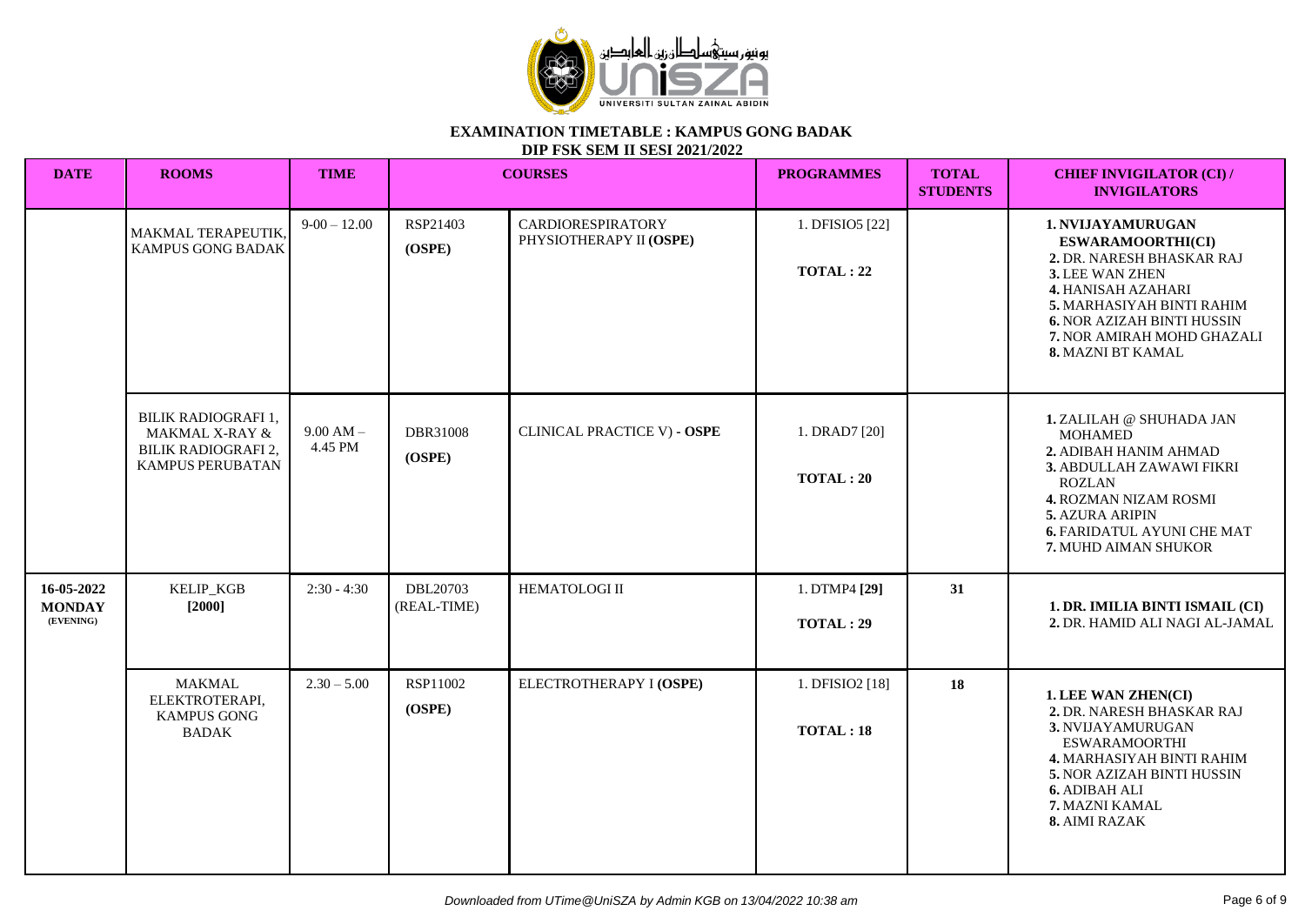

**DIP FSK SEM II SESI 2021/2022**

| <b>DATE</b>                               | <b>ROOMS</b>                                                                     | <b>TIME</b>    |                    | <b>COURSES</b>                       | <b>PROGRAMMES</b>                         | <b>TOTAL</b><br><b>STUDENTS</b> | <b>CHIEF INVIGILATOR (CI) /</b><br><b>INVIGILATORS</b>                                                                                                                                                                                                                                     |
|-------------------------------------------|----------------------------------------------------------------------------------|----------------|--------------------|--------------------------------------|-------------------------------------------|---------------------------------|--------------------------------------------------------------------------------------------------------------------------------------------------------------------------------------------------------------------------------------------------------------------------------------------|
| 17-05-2022<br><b>TUESDAY</b><br>(MORNING) | MAKMAL TERAPEUTIK,<br>KAMPUS GONG BADAK                                          | $9.00 - 12.00$ | RSP21603<br>(OSPE) | NEUROLOGY PHYSIOTHERAPY II<br>(OSPE) | 1. DFISIO5 [22]<br><b>TOTAL: 22</b>       |                                 | <b>1. MARHASIYAH BINTI</b><br><b>RAHIM(CI)</b><br>2. DR. NARESH BHASKAR RAJ<br>3. NVIJAYAMURUGAN<br><b>ESWARAMOORTHI</b><br>4. LEE WAN ZHEN<br><b>5. HANISAH AZAHARI</b><br><b>6. NOR AZIZAH BINTI HUSSIN</b><br>7. ADIBAH ALI<br>8. MOHAMMAD NORSHAHRUDIN<br><b>AZRI</b><br>9. AIMI RAZAK |
|                                           | MAKMAL PENGAJARAN<br>$1 & 2$ ,<br><b>KAMPUS PERUBATAN</b>                        | $9.30 - 11.30$ | DBL11303<br>(OSPE) | <b>TRANSFUSI DARAH I (OSPE)</b>      | 1. DTMP2 [29]<br>2. DTMP4 [7]<br>TOTAL:36 |                                 | 1. DR. MOHD NIZAM ZAHARY (CI)<br>2. NORLIDA MAMAT<br>3. ILLYANA ISMAIL<br>4. NOOR FADZILAH TUAN RAZAK<br>5. SYAZWAN                                                                                                                                                                        |
| 17-05-2022<br><b>TUESDAY</b><br>(EVENING) | <b>MAKMAL PENGAJARAN</b><br>MIKROSKOP &<br>HISTOLOGI, KAMPUS<br><b>PERUBATAN</b> | $2.30 - 3.30$  | DBL10903<br>(OSPE) | ANATOMI MANUSIA (OSPE)               | 1. DTMP2 [29]<br>TOTAL:29                 |                                 | 1. DR. ANUAR MD. ZAIN (CI)<br>2. MOHAMMAD RASUL ROSLAN<br>3. SYAZWAM                                                                                                                                                                                                                       |
|                                           | <b>MAKMAL</b><br>TERAPEUTIK.<br><b>KAMPUS GONG</b><br><b>BADAK</b>               | $2.30 - 5.00$  | RSP10303<br>(OSPE) | <b>EXERCISE THERAPY I (OSPE)</b>     | 1. DFISIO2 [18]<br>TOTAL:18               |                                 | 1. HANISAH AZAHARI (CI)<br>2. DR. NARESH BHASKAR RAJ<br>3. NVIJAYAMURUGAN<br><b>ESWARAMOORTHI</b><br><b>4. LEE WAN ZHEN</b><br>5. MARHASIYAH BINTI RAHIM<br><b>6. NOR AZIZAH BINTI HUSSIN</b><br>7. ADIBAH ALI<br>8. MOHAMMAD NORSHAHRUDIN<br><b>AZRI</b><br>9. HAZLIZA RAZALI             |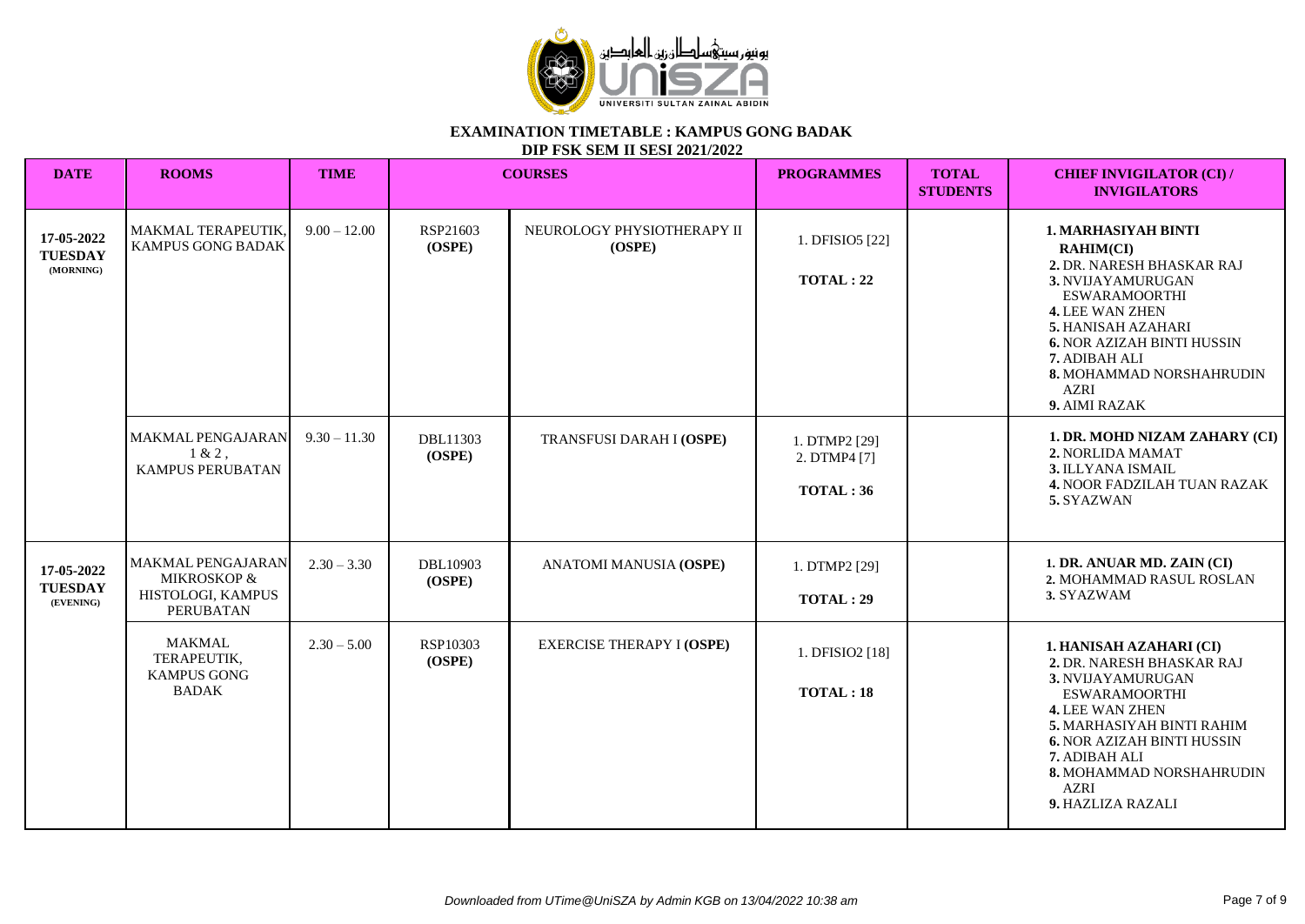

**DIP FSK SEM II SESI 2021/2022**

| <b>DATE</b>                                     | <b>ROOMS</b>                                                       | <b>TIME</b>                      |                                            | <b>COURSES</b>                    | <b>PROGRAMMES</b>                                  | <b>TOTAL</b><br><b>STUDENTS</b> | <b>CHIEF INVIGILATOR (CI) /</b><br><b>INVIGILATORS</b>                                                                                                                                                                                                                                          |
|-------------------------------------------------|--------------------------------------------------------------------|----------------------------------|--------------------------------------------|-----------------------------------|----------------------------------------------------|---------------------------------|-------------------------------------------------------------------------------------------------------------------------------------------------------------------------------------------------------------------------------------------------------------------------------------------------|
| 18-05-2022<br><b>WEDNESDA</b><br>Y<br>(MORNING) | <b>KELIP_KGB</b><br>$[2000]$                                       | $9:00 - 12:00$<br>$9:00 - 11:00$ | DBL11103<br>(REAL-TIME)<br><b>DBL10402</b> | PATOLOGI ASAS<br><b>IMUNOLOGI</b> | 1. DTMP4 [29]<br><b>TOTAL: 29</b><br>1. DTMP2 [29] | 88                              | <b>1. DR. WAN ROHANI BINTI WAN</b><br>TAIB (CI)<br>2. DR. NURUL FADHLINA BINTI<br><b>ISMAIL</b><br>3. DR. AZMAHANI BINTI<br><b>ABDULLAH</b><br><b>4. DR. WAN NURFARAHIN BINTI</b><br><b>WAN OSMAN</b><br><b>5. NURUL HIKMAH BINTI HARUN</b>                                                     |
|                                                 |                                                                    | $9:00 - 11:00$                   | (REAL-TIME)                                |                                   | <b>TOTAL: 29</b>                                   |                                 | <b>6. ELZA AZRI BIN OTHMAN</b>                                                                                                                                                                                                                                                                  |
|                                                 |                                                                    |                                  | DBR10202<br>(REAL-TIME)                    | PATHOLOGY I                       | 1. DRAD2 [29]                                      |                                 |                                                                                                                                                                                                                                                                                                 |
|                                                 |                                                                    |                                  |                                            |                                   | TOTAL:29                                           |                                 |                                                                                                                                                                                                                                                                                                 |
|                                                 | <b>MAKMAL</b><br>TERAPEUTIK,<br><b>KAMPUS GONG</b><br><b>BADAK</b> | $9.00 - 12.00$                   | RSP10103<br>(OSPE)                         | <b>ANATOMY I (OSPE)</b>           | 1. DFISIO2 [18]<br>TOTAL: 18                       |                                 | 1. VIJAYAMURUGAN<br><b>ESWARAMOORTHI(CI)</b><br>2. DR. NARESH BHASKAR RAJ<br>3. LEE WAN ZHEN<br>4. MOHD KHAIRUDDIN MOHD<br><b>SAFEE</b><br>5. MARHASIYAH BINTI RAHIM<br><b>6. NOR AZIZAH BINTI HUSSIN</b><br>7. NATALIA ASIAH MOHD ZAMERI<br><b>8. NORZULAIKA ALIAS</b><br><b>8. AIMI RAZAK</b> |